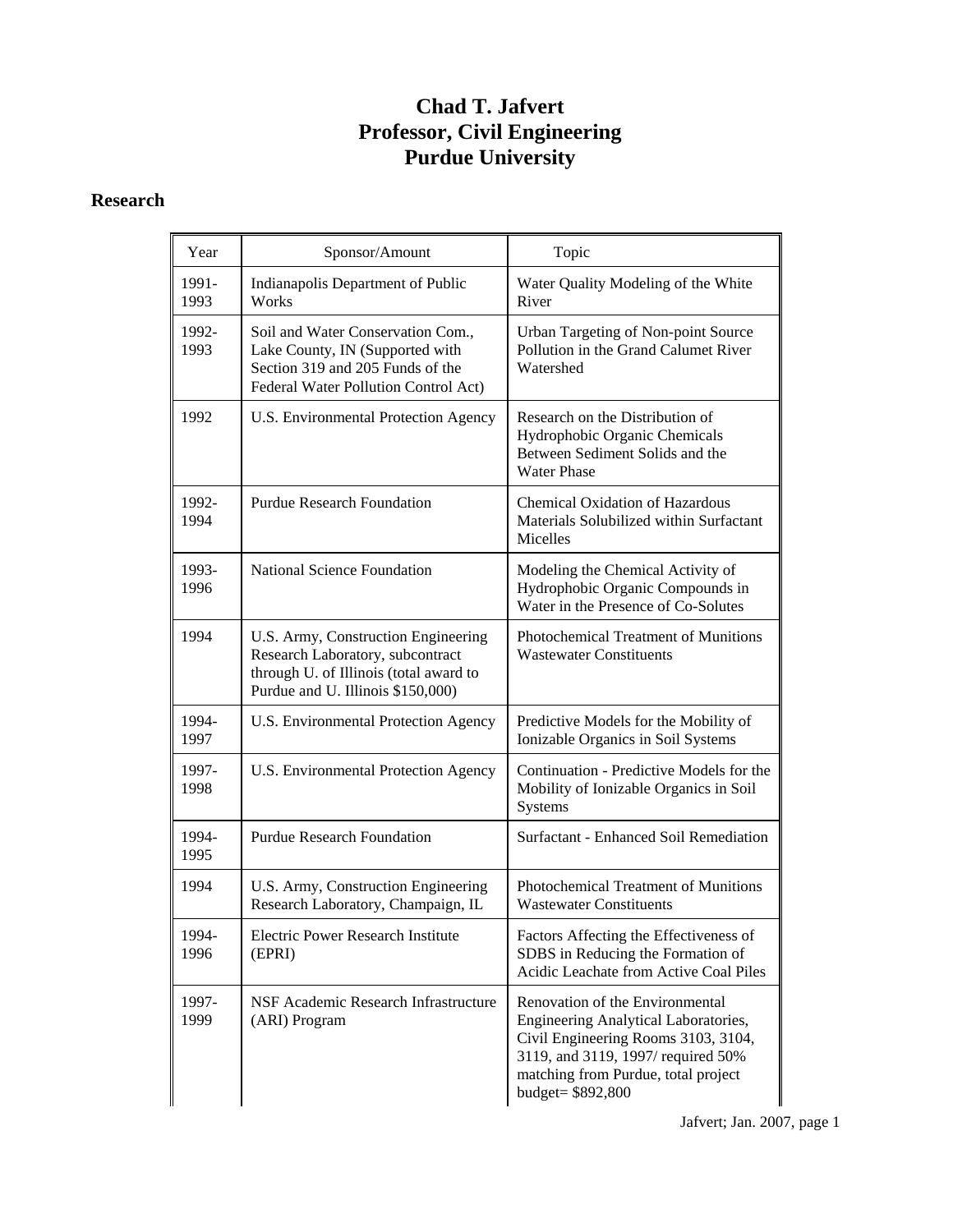| 1998-<br>2000                    | U.S. EPA, Office of Research and<br>Development, Environmental<br><b>Engineering Research Division</b> | Hydrodynamic Mixing Effects on<br>Marco- and Micro- Emulsification of<br>Nonaqueous Phase Liquids into Water                                                                                                                                         |
|----------------------------------|--------------------------------------------------------------------------------------------------------|------------------------------------------------------------------------------------------------------------------------------------------------------------------------------------------------------------------------------------------------------|
| 1999-<br>2000                    | <b>Purdue Research Foundation</b>                                                                      | Comparison of Planar and Radial<br>Models for Describing Counter-Ion<br><b>Association to Micelles</b>                                                                                                                                               |
| 2000-<br>2001                    | <b>Chemical Manufacturer's Association</b><br>(currently American Chemistry<br>Council)                | <b>Brominated Flame Retardants:</b><br><b>Environmental Photochemical Reactions</b><br>of Decabromodiphenyl Ether                                                                                                                                    |
| Jan<br>$2001 -$<br>2003          | <b>NiSource</b>                                                                                        | Laboratory Studies to Characterize the<br>Performance of a Sand Cap over Tar-<br><b>Contaminated Sediment: Grand Calumet</b><br>River, Hammond, IN                                                                                                   |
| July<br>$2002 -$<br>June<br>2003 | <b>Showalter Trust Foundation</b>                                                                      | "Innovative Technologies for<br>Accelerated Groundwater Clean-up and<br><b>Remediation Performance Assessment</b><br>at Contaminated Sites"; Principal                                                                                               |
| $7/03 -$<br>6/04                 | Showalter Trust Foundation                                                                             | Occurrence and Fate of Emerging<br>Organic Contaminants in Land-Applied<br><b>Municipal Biosolids</b>                                                                                                                                                |
| 2002-<br>2003                    | U. S. Environmental Protection<br>Agency                                                               | <b>Contaminant Remediation Optimization</b><br>Program (Jafvert & Nies subproject: In<br>Situ Sediment Remediation with Zero<br>Valent Iron for \$111,701)                                                                                           |
| 2002-<br>9/30/05                 | <b>US Environmental Protection Agency</b>                                                              | Environmental Photochemistry of<br>Polybrominated Diphenylethers                                                                                                                                                                                     |
| 2004-<br>2005                    | <b>USGS-Indiana Water Resources</b><br><b>Research Center</b>                                          | Hydrological and Land Use control on<br>the Nature & Cycling of Allochthonous<br>Organic Carbon in mixed Land Use<br>Water Sheds within Central Indiana<br>$(cost share = $50,000)$                                                                  |
| 2004-<br>2008                    | <b>NSF</b>                                                                                             | NIRT: Response of Aquatic and<br>Terrestrial Microorganisms to Carbon-<br><b>Based Manufactured Nanoparticles</b><br>(Jafvert & Filley subproject, \$311,825)                                                                                        |
| 2004-<br>2007                    | U. S. Environmental Protection<br>Agency                                                               | <b>Contaminant Remediation Optimization</b><br>Project II (CROP II) (Jafvert & Ross<br>subproject: Microbial Transformation of<br>PAH Compounds within a<br>Contaminated Sediment Sand Cap -<br>Confirmation of Microbial Activity for<br>\$150,000) |
| 2005-<br>2006                    | NiSource                                                                                               | Mitigating the Flux of MAHs and PAHs<br>within an In Situ Sand Cap via<br>Hydraulic control at the Grand Calumet<br>River Former MGP Site, Hammond, IN                                                                                               |